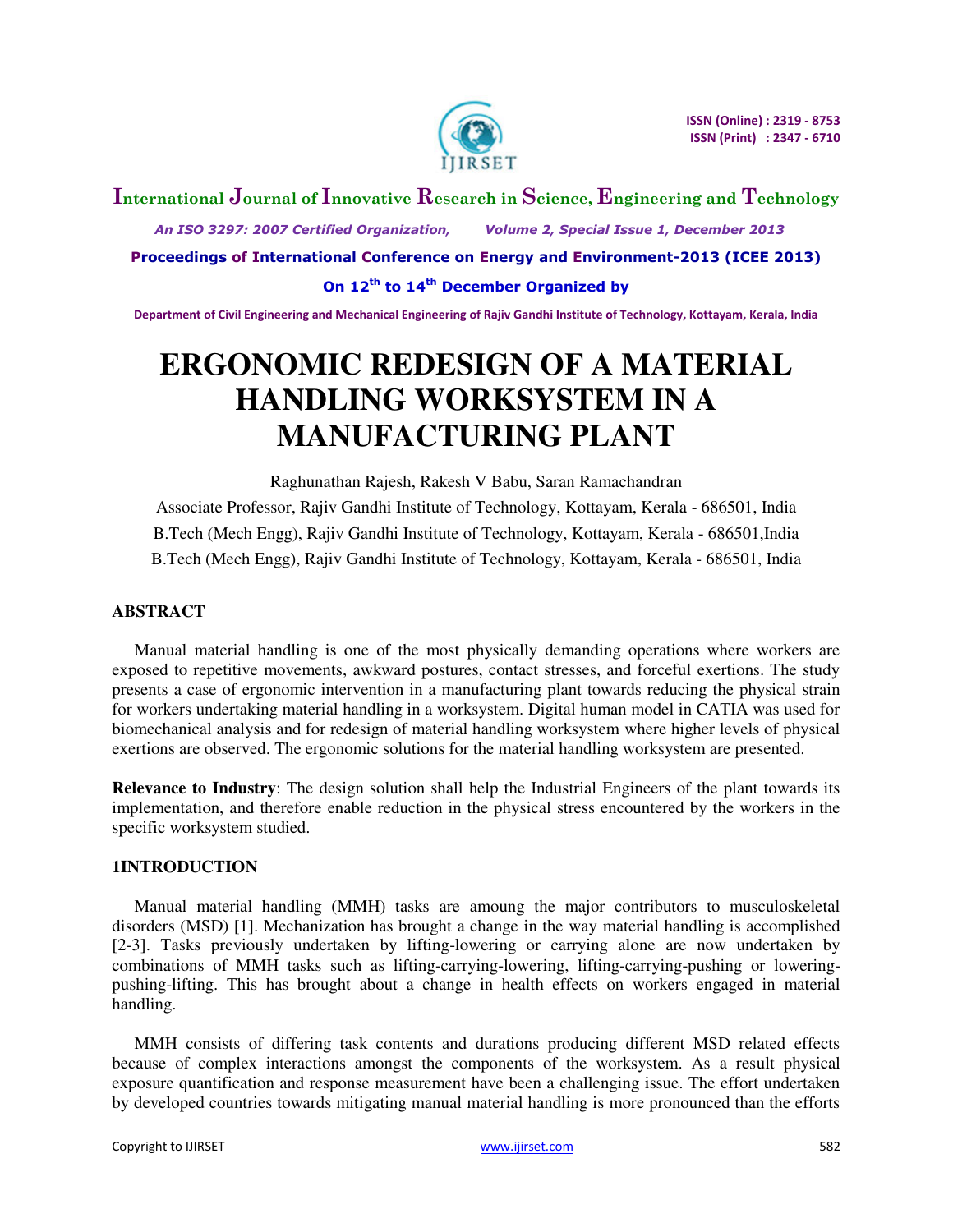undertaken by developing countries. There is now some effort directed by Indian researchers and Industry stakeholders towards physical exposure measurement and devising ergonomic interventions for reducing the physical stress of material handling workers [4-11]. It is imperative that ergonomic solutions are highlighted amoung the Industry stakeholders for positive intervention efforts.

The objective of the paper is to highlight on ergonomic intervention of a material handling worksystem in an Indian manufacturing plant.

#### **2. METHOD**

Firstly, a work-sampling based field study spanning more than a month was used to identify hazardous locations in the plant. During the field study details of material handling tasks and postures adopted for the material handling activity were recorded [12]. Secondly, through on-field trials hand forces were measured for the MMH tasks representative of those observed in the first step. In this step the pushing and pulling activities were covered, as the force estimates for lifting, lowering and carrying can be obtained directly from the weights of the materials. The real-time push-pull forces were recorded using a force-gauge (LUTRON make) into a laptop at 1 Hz. Thirdly, biomechanical assessment of the MMH tasks were undertaken. For this digital human model was built in CATIA V5 for current worksystem. For the digital human model anthropometric data [13] of  $75<sup>th</sup>$  percentile Indian population was used. Finally, the hazardous worksystem i.e. location-3 (L3) was redesigned ergonomically. The biomechanical analysis for current worksystem and redesigned worksystem was undertaken.

The layout of L3 with fifteen mid-sized racks is shown in Figure 1. At L3 boxes weighing 25-31 kg are stored and later moved to machine centers based on daily production schedules. The loading task involves moving 15-20 boxes from truck unloading point to L3 (task-1) and storing those boxes there (task-2). Based on daily production schedule the boxes from L3 are loaded onto pallet truck (task-3) and moved onto other location (task-4). Figure 1 shows the storage task at L3 and Figure 2 shows the task involving material movement from L3.



FIGURE 1. MATERIAL STORAGE AT L3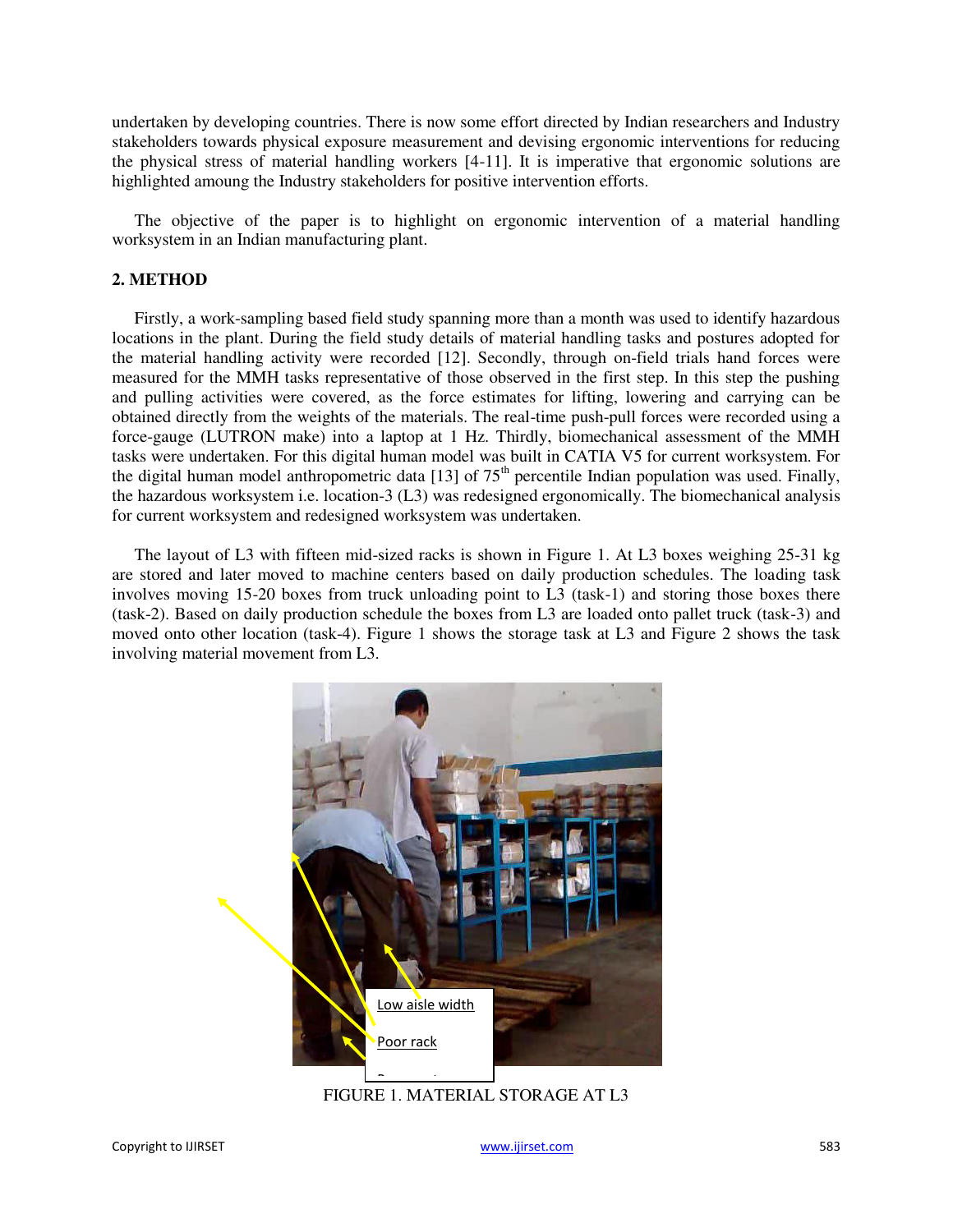

FIGURE 2. MATERIAL MOVEMENT FROM L3

## **3. RESULTS & DISCUSSION**

#### **MMH Task Analysis**

Figure 1 shows the layout of L3, and the issues encountered by the material handling workers. For task-1 and task-4 (pushing-pulling) the causes for higher physical exertion include poor floor-surface, and damaged pallets. This causes high shoulder, elbow and hand forces. For task-1 and task-4 the peak and sustained pushing-pulling force was 11 kgf mean (sd=2) and 27.8 kgf mean (sd=6.7) respectively [14]. The sustained force is below the maximum acceptable sustained force limit of 15 kgf, while the peak hand force while pushing-pulling is above the maximum acceptable peak force limit of 23 kgf [15]. It is recommended that damaged pallets be replaced, irregular floor-surface and dirty floor-surface be cleared to avoid generation of higher peak forces [9].

For task-2 and task-3 (lifting-lowering-carrying) the causes for high physical exertion include low aisle width, high box weight, unfavorable origin-destination heights during lifting-lowering, poor coupling for heavy material, and carrying heavy boxes. This causes high compressive and shear forces on lower back. The results from biomechanical analysis in CATIA software is shown in Table 1. Figure 3 shows the digital human model for various postures adopted during task-2. It can be seen that material handling at L3 causes high physical exertion on lower back and exceeds the NIOSH recommended limit of 3400 N [16].



FIGURE 3. POSTURE ADOPTED DURING TASK-2&3 AT L3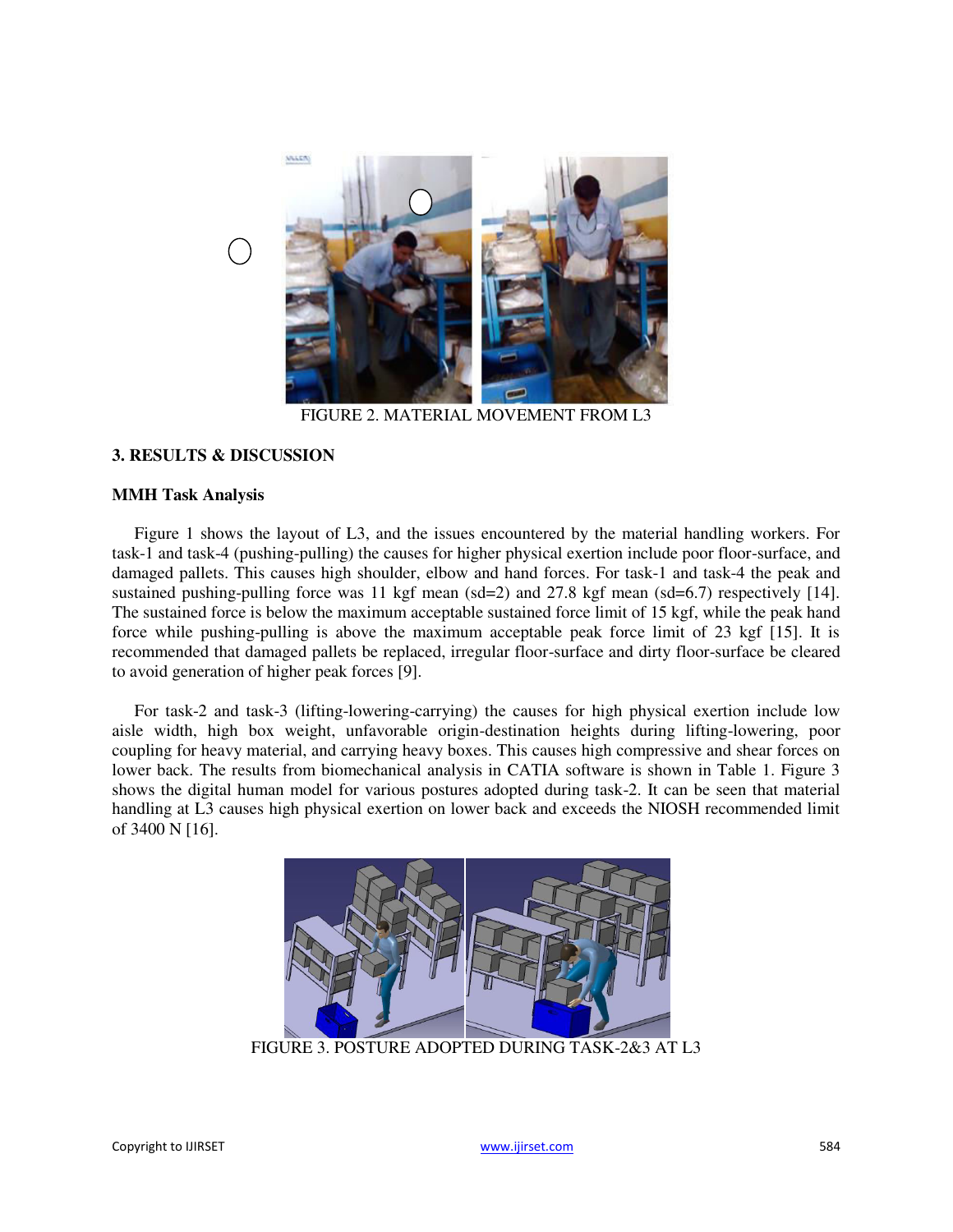

|  |  | FIGURE 4. COMPRESSIVE FORCE ON LOWER-BACK |  |  |
|--|--|-------------------------------------------|--|--|
|--|--|-------------------------------------------|--|--|

| Task                                     | Compressive forces, N | Cumulative compressive forces |  |  |
|------------------------------------------|-----------------------|-------------------------------|--|--|
| Current worksystem (L3)                  |                       |                               |  |  |
| Task-2                                   | 6521                  | 727 KNs                       |  |  |
| Task-3                                   | 6521                  | 582 KNs                       |  |  |
| Modified worksystem (ML3) with 31 kg box |                       |                               |  |  |
| Task-2                                   | 4958                  | 113 KNs                       |  |  |
| Task-3                                   | 4958                  | 91 KNs                        |  |  |
| Modified worksystem (ML3) with 25 kg box |                       |                               |  |  |
| Task-2                                   | 4278                  | <b>106 KNs</b>                |  |  |
| Task-3                                   | 4278                  | <b>85 KNs</b>                 |  |  |

Note: L3 indicates location '3' and ML3 indicates redesigned location '3'.



FIGURE 5. AVERAGE COMPRESSIVE FORCE OVER DIFFERENT MMH TASKS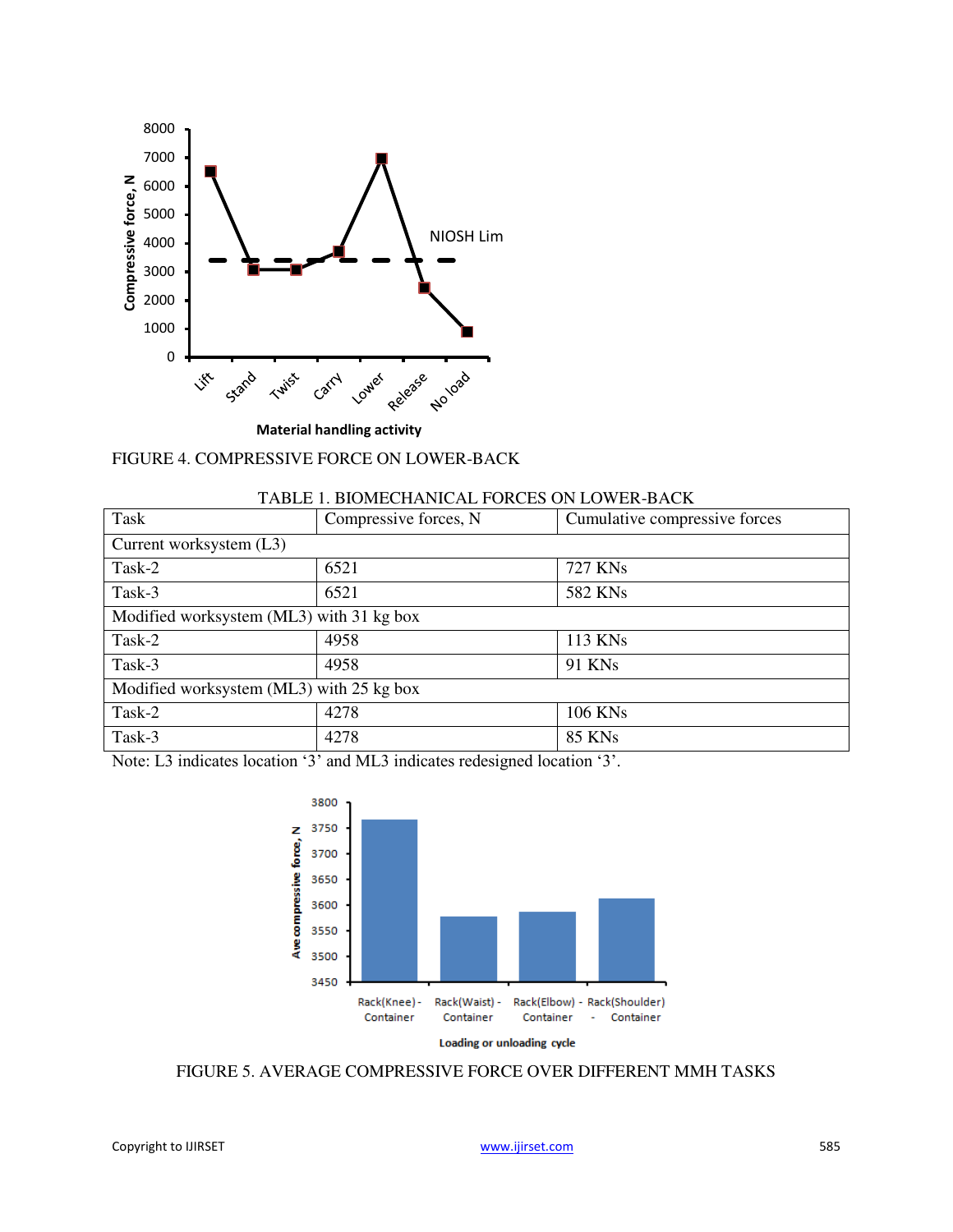The cumulative spine load was calculated based on 'component' method followed by Callaghan et al. [17]. The work of Chang and Wang [18] and Waters et al. [19] provided useful insight into ergonomic evaluation through digital human model simulation. Figure 4 shows the compressive force during significant postures while undertaking the MMH activity i.e. lifting 31 kg box from knee height of rack, carry the box at waist height over a distance of 2-5 m, and lower onto blue container at knee level. The cycle time for the MMH activity is 8-10 seconds. The average cumulative load on lower-back is 3636 N for a loading or unloading cycle per second. For each unloading/loading cycle between rack and container the cumulative compressive force on lower-back was in the range 3578 to 3766 N. In the current worksystem both the instantaneous compressive force and sustained spine loading (i.e. cumulative forces) are higher than the NIOSH limit of 3400 N. Therefore an intervention at L3 is imperative.

#### **Ergonomic redesign**

 The ergonomic solutions provided to the company studied are from analysis through biomechanical assessment. The redesign changes suggested at L3 include: aisle width to be increased from 47 to 90 cm, rack shelf at 20 cm height to be removed, height adjustable pallet truck with weight indicator to be introduced, reduce the weight of the box and redesign the box for hand slot.

The redesigned worksystem brings about a significant change in postural activity during manual material handling (Figure 6). Silva et al. [18] provided useful insight into box design.

After redesign the posture adopted is largely standing. Figure 7 shows the redesigned L3. The peak biomechanical forces observed at the existing location-3 were 6521 N compressive force on L4-L5. The corresponding biomechanical forces for the redesigned worksystem (Figure 3) is 4958 N for material handling of 31 kg boxes. Since 31 kg is above the psychophysically determined maximum acceptable weight limit it is recommended that the box weight be reduced to 25 kg. The peak compressive force on lower back has been further reduced to 4278 N for material handling of 25 kg boxes. The average compressive force in current worksystem has been reduced from 3562 N to 2126 N in the modified worksystem. In addition, the cumulative compressive force on lower back has reduced from 456-570 KNs to 85-106 KNs for the modified worksystem. The redesign of the current worksystem brings about a 39% reduction in peak forces and 85% reduction in cumulative forces.

The modified design now has addressed the issues indentified earlier i.e. low aisle width, high box weight, unfavorable origin-destination heights during lifting-lowering, poor coupling for heavy material, and carrying heavy boxes. An added advantage apart from the reduction in physical strain is the reduction in loading and unloading time in the modified L3.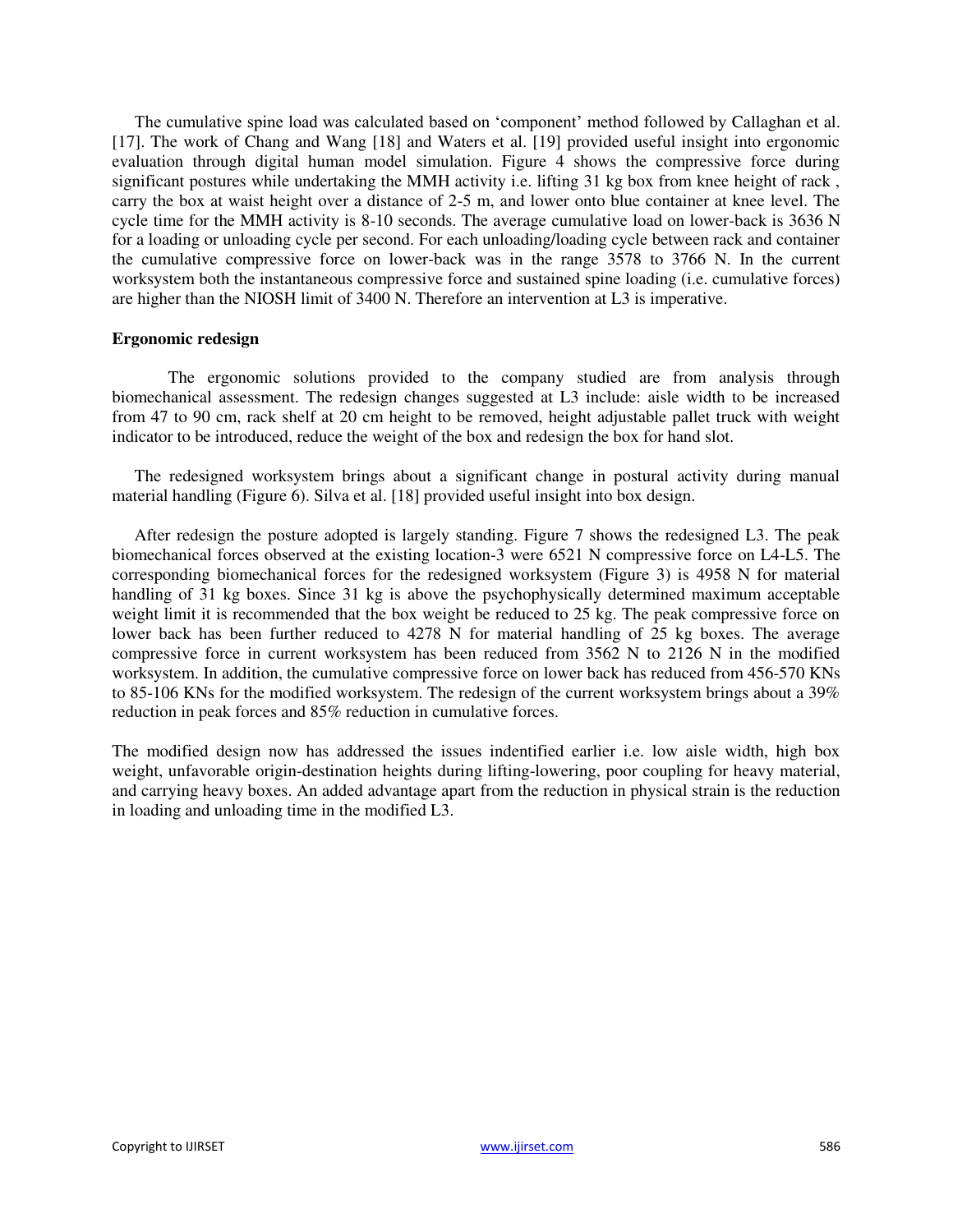

FIGURE 6. AVERAGE COMPRESSIVE FORCE IN MODIFIED WORKSYSTEM



FIGURE 7. Redesigned L3

### **4. CONCLUSION**

The causes of ergonomic stressors at a hazardous location in a manufacturing plant were identified. The ergonomic redesign of manual material worksystem was done. The design solution provides a significant reduction in stress on lower back.

The design solution shall help the Industrial Engineers of the plant towards its implementation, and thereby enable reduction in the physical stress during material handling activities at L3. This case study also provides useful information for pallet truck designers and suppliers.

There is scope for further study to explore the impact of ergonomic interventions on productivity.